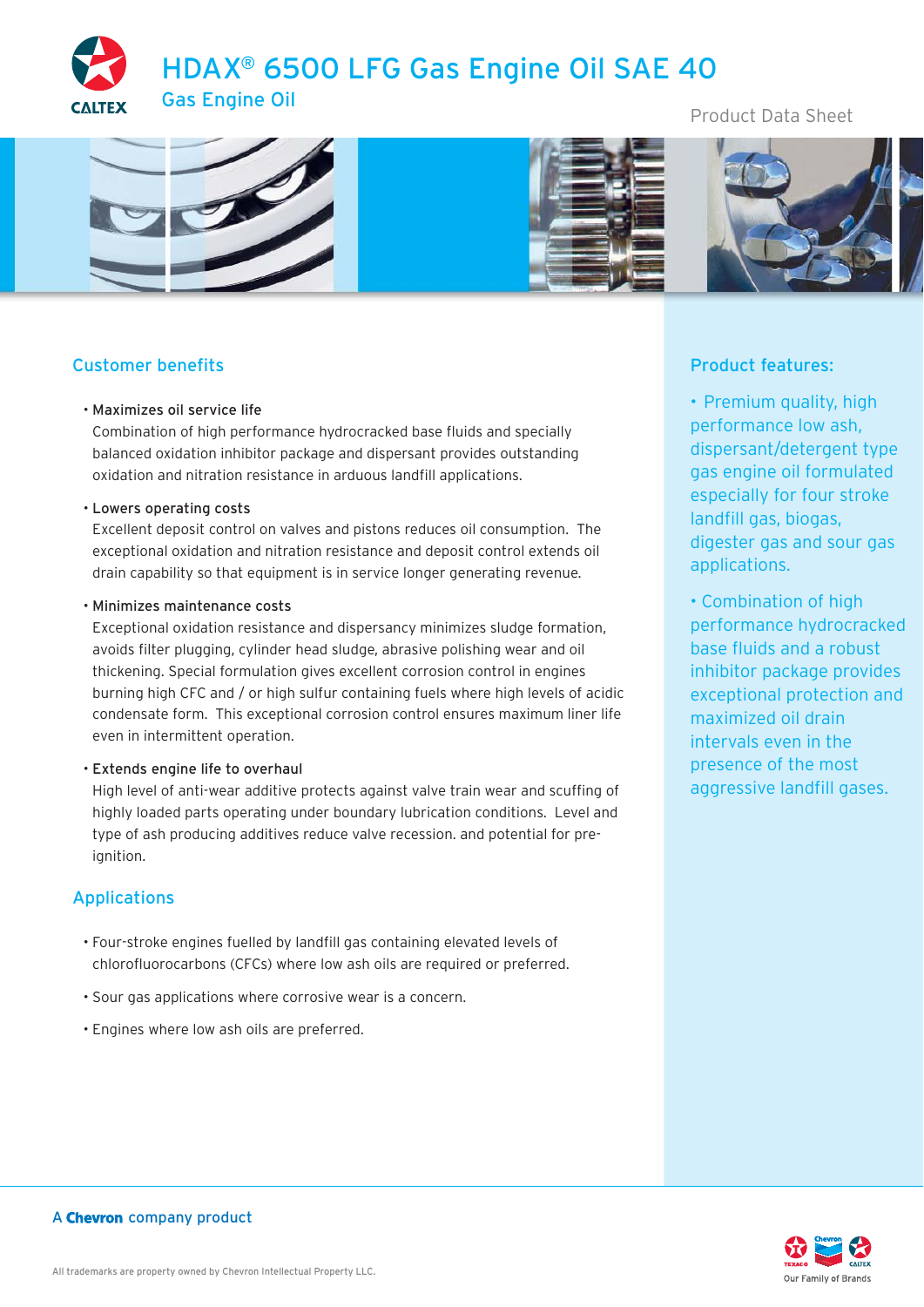





# Performance standards

- Approval for GE Jenbacher Types 2 & 3, Type 4 A&B and Type 6 C&E engines burning landfill gas (Fuel C) and biogas, sewage gas (Fuel B) with catalytic converter.
- Approval for MWM Low Ash TCG 2015, TCG 2020, TCG 2032, TCG 2032B, TCG3016 Gas Engines as per Technical Circular TR 2105
- Approval for Cummins QSV91 Landfill Gas Engine
- Approval of MAN Truck and Bus against M 3271-4 (Special Gas) gas engine oil for stationary engines
- Approval of Caterpillar for all CG gas engines
- MTU preliminary approval MTL 5074
- TEDOM Approval rule 61-0-0281.1 for fuel types L (Landfill), B (Biogas) and S (Sewage gas).
- Suitable for use in Waukesha engines burning landfill gas or biogas
- Proof of performance gained during extensive field trials in Caterpillar engines.

| <b>HDAX 6500 LFG GAS ENGINE OIL</b>  |                     |                |
|--------------------------------------|---------------------|----------------|
| <b>TEST</b>                          | <b>TEST METHODS</b> | <b>RESULTS</b> |
| <b>SAE Grade</b>                     |                     | 40             |
| <b>Product Code</b>                  |                     | 530039         |
| Base No., mg KOH/g                   | <b>ASTM D 2896</b>  | 4.5            |
| Sulphated Ash, m%                    |                     | 0.55           |
| Viscosity,                           |                     |                |
| mm <sup>2</sup> /s @ 40 $\degree$ C  | ASTM D 445          | 121            |
| mm <sup>2</sup> /s @ $100^{\circ}$ C | ASTM D 445          | 13.9           |
| <b>Viscosity Index</b>               | <b>ASTM D 2270</b>  | 108            |
| Flash Point, °C                      | ASTM D92            | 268            |
| Pour Point, °C                       | <b>ASTM D5950</b>   | $-27$          |

# Typical Key Properties